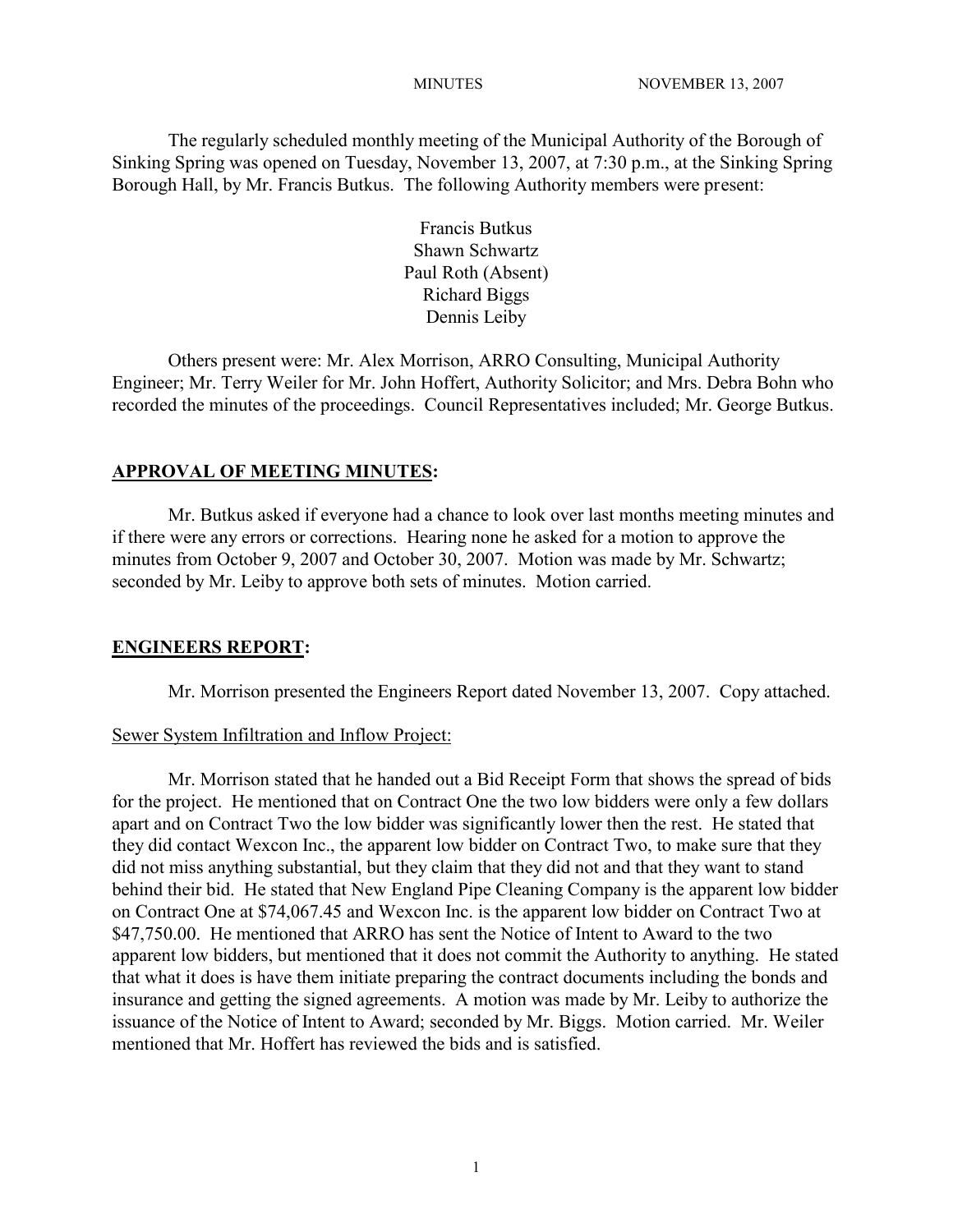## **ENGINEERS REPORT: (Cont.)**

## Sewer System Infiltration and Inflow Project: (Cont.)

Mr. Morrison also mentioned that ARRO has been in communication with Mr. Ed Corriveu of PaDEP. He stated that they wanted at status update on the project as we move forward. He stated that ARRO sent a letter to Mr. Corriveu on October 17, 2007 regarding the status of the project and how we were going to repair the line on Broad Street.

Mr. Morrison stated that on October 22, 2007 a letter of transmittal was sent to PennDOT including the permit application for the required H.O.P. He also mentioned that a follow up letter was sent on October 31, 2007 and that he was handed the H.O.P. tonight.

#### Mountain Home Road Sanitary System Additions Project:

Mr. Morrison stated that the force main has been installed. He mentioned that there was a sinkhole-like feature that was uncovered during excavation. He stated that they repaired it with flowable fill. He stated that the gravity main is scheduled to be started later this week.

Mr. Morrison mentioned that there is a problem on this job. He stated that the contractor, E. Kuser Inc., has informed us that the pump supplier has made an error and has to start over on the equipment delivery. Because of that, E. Kuser Inc. is requesting a time extension of ninety (90) days. Mr. Morrison stated that we typically handle that by change order. He stated that if the Authority concurs with Mr. Kuser's request, ARRO will prepare the change order.

## Discussion ensued.

Mr. Morrison recommended that the Authority make a motion to authorize the completion of the time extension change order for ninety (90) days and the execution of that by Mr. Butkus. Mr. Weiler suggested that the time extension be conditional upon the additional piping being installed now so that it will not interfere with Mr. Moser's business. Mr. Leiby made the motion; seconded by Mr. Biggs. Motion carried.

#### Wastewater Treatment Plant Project:

Mr. Morrison mentioned that we are still in a holding pattern on the "special study". He stated that we are waiting to get concurrence from the Borough that they are going to accept the project and not object to it after we advertise for the "special study". He mentioned that we did have a joint meeting with the Borough, however, we have not yet received a response after ARRO prepared the summary. Mr. Morrison stated that it is his understanding that the Borough is submitting the summary to a third party for review.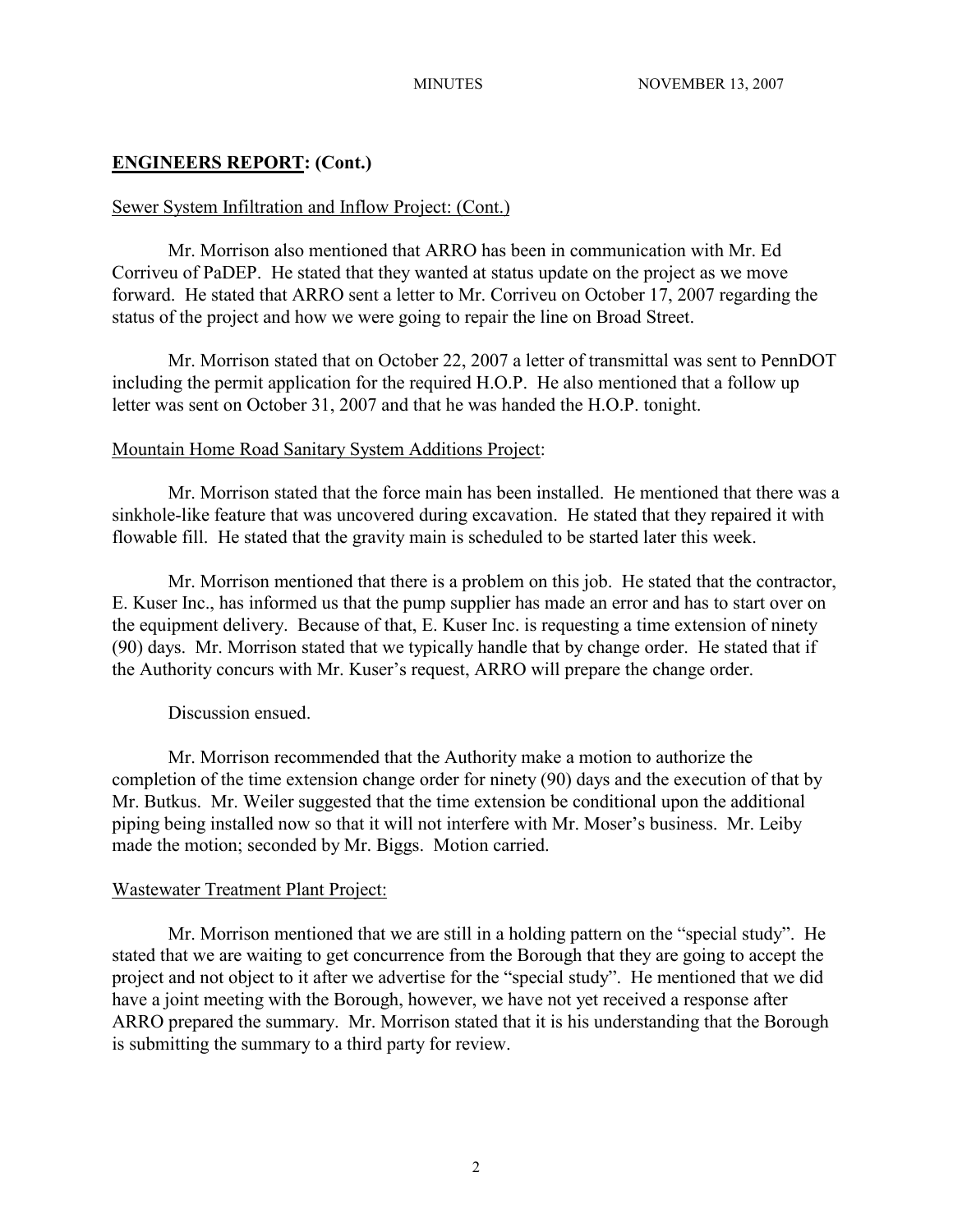# **ENGINEERS REPORT: (Cont.)**

## Wastewater Treatment Plant Project: (Cont.)

Mr. Morrison mentioned that a few meetings ago the Authority had decided to continue with the design as the Borough moves forward with what they need to do. He stated that items a through f on the report show the design progress.

#### Hull Street Apartments - Planning Module Exemption:

Mr. Morrison mentioned that Mr. Jason Shaner of McCarthy Engineering was here and that they spoke before the meeting. He stated that Mr. Shaner was here to address any questions regarding the Hull Street Apartments. Mr. Morrison stated that they are looking for a willingness to serve letter for sewage. He stated that he explained to Mr. Shaner that the line that they want to tie in to is hydraulically overloaded and the normal practice is that they would have to replace the line. Mr. Morrison stated that we don't know if we want to go that route and that we will wait until Mr. Hoffert gets back and review all options with him.

Mr. Schwartz stated that he understands that the line is full and mentioned that Alcon is sending a lot more through that line then they were supposed to. Mr. Leiby asked if it was ever followed up on and if a letter was ever sent to Alcon. Mr. Morrison stated that ARRO had drafted a letter and that Mr. Hoffert had provided comment and he stated that it must have fallen by the way side. Mr. Butkus stated that we were going to word it in such a way that we were not telling Alcon to stop sending the flow through but we were going to ask about ways that they might reduce capacity. Mr. Butkus stated that there are some alternatives that could be done. Mr. Schwartz stated that if Alcon was only putting through what they were supposed to then the line would not be overloaded. Mr. Butkus stated that he is correct. Mr. Morrison stated that he would have to do the math and back that out to know for sure. Discussion ensued.

#### Traditions at Sinking Spring Development:

Mr. Morrison mentioned that we did have a meeting with Mr. Scott Miller of Stackhouse Bensinger to review the new sewer system layout. He stated that their intent is to add a new parallel interceptor and because of that it really does rework their sewer system with in their property. He stated that Mr. Miller will make the related modifications to the proposed sewer system and re-submit the plans for ARRO's review.

## **MR. TERRY WEILER:**

Mr. Weiler mentioned that the right-of-way agreements for Mt. Home Road have been recorded.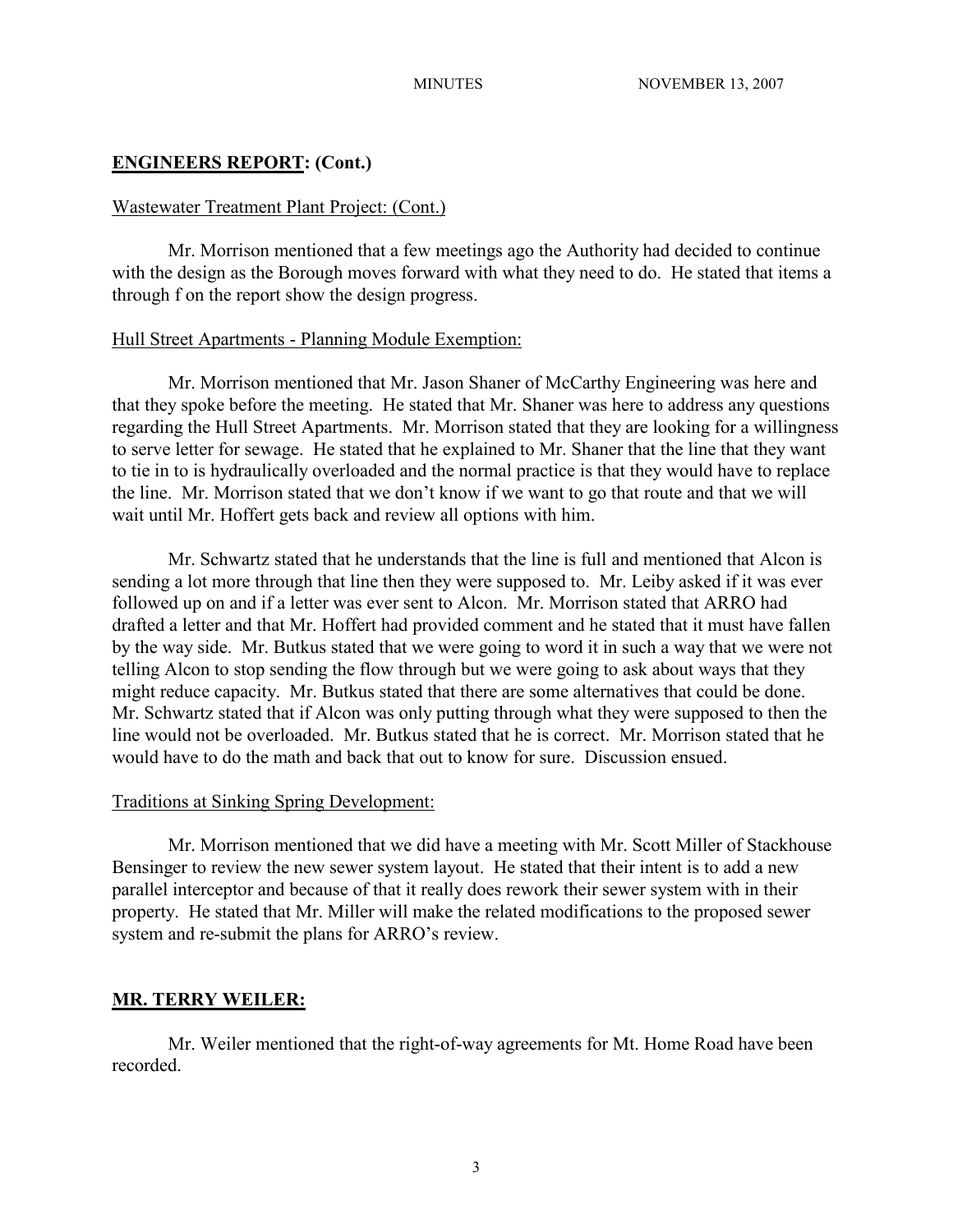## **TREASURER'S REPORT:**

Mr. Butkus asked if everyone had received a copy of the Treasurer's Report dated November 13, 2007 and if anyone had any questions. Motion was made by Mr. Biggs to accept the Treasurer's Report; seconded by Mr. Leiby. Motion carried.

## **MR. GEORGE BUTKUS:**

Mr. George Butkus mentioned that the Borough has made payment on and we have received the total completion of the root treatment for the sewer lines. He mentioned that he had a copy of it if anyone wanted to see it.

Mr. George Butkus stated that he needed to update the Authority in Executive Session concerning a resolution of the law suit between the Borough and South Heidelberg Township.

The Authority went into Executive Session.

Meeting reconvened.

#### **APPROVAL OF BILLS:**

Mr. Butkus stated that we have four bills from ARRO Consulting totaling \$11,235.15. Motion was made by Mr. Leiby to pay the bills; seconded by Mr. Biggs. Motion carried.

Mr. Butkus stated that we have a bill from Pennsylvania Municipal Authorities Assoc. for Membership Dues in the amount of \$180.41. Motion was made by Mr. Leiby to pay the bill; seconded by Mr. Biggs. Motion carried.

Mr. Butkus stated that we have a bill from the Reading Eagle in the amount of \$45.70 for advertising the special meeting on October 30, 2007. Motion was made by Mr. Leiby to pay the bill; seconded by Mr. Biggs. Motion carried.

Mr. Butkus stated that we have a bill from Ms. White in the amount of \$320.00 for services rendered for October 2007. Motion was made by Mr. Leiby to pay the bill; seconded by Mr. Biggs. Motion carried.

Mr. Butkus stated that we have a bill from Mr. Hoffert for services rendered through November 13, 2007 in the amount of \$500.00. Motion was made by Mr. Leiby to pay the bill; seconded by Mr. Biggs. Motion carried.